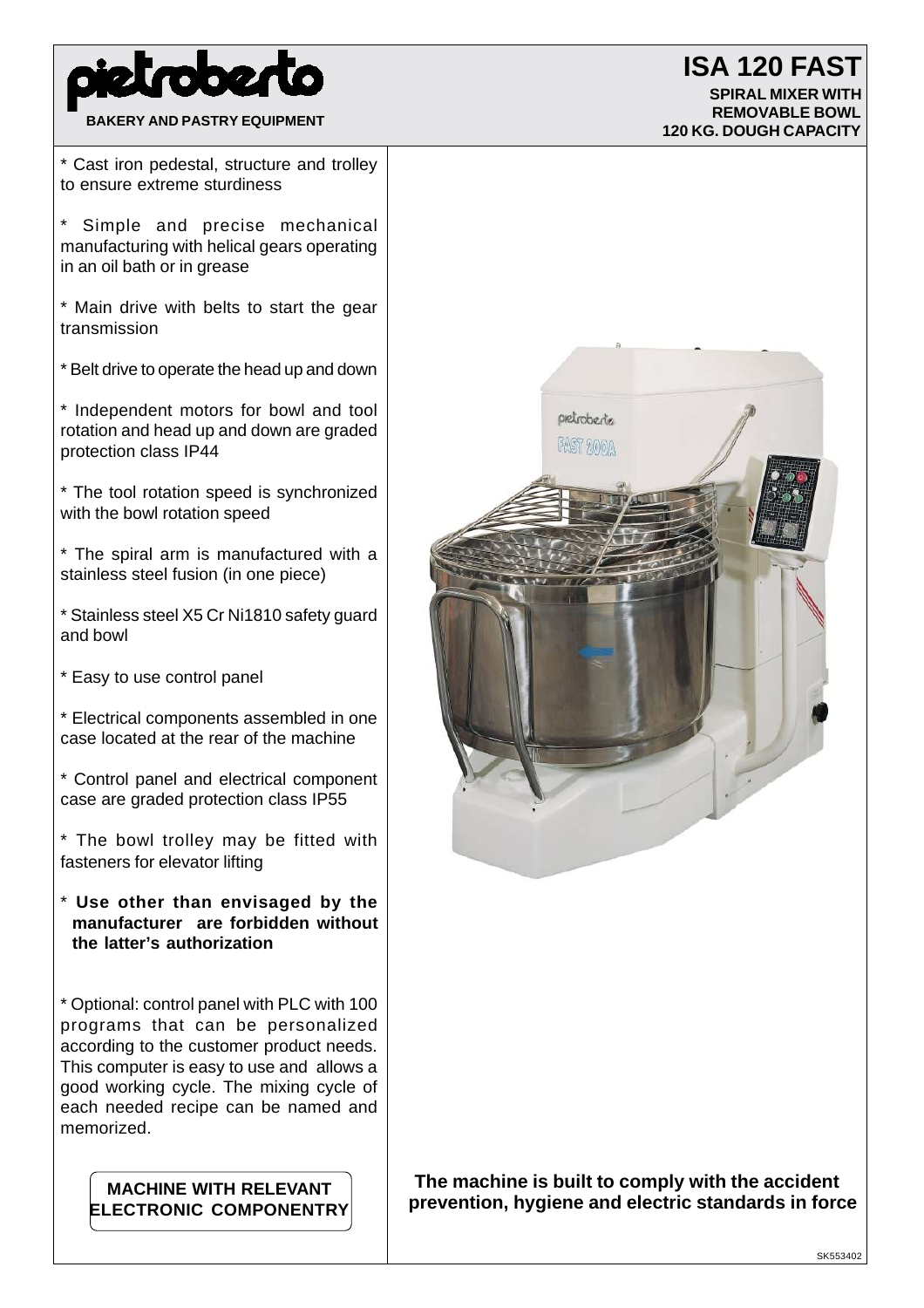## **ISA 120 FAST**

**SPIRAL MIXER WITH REMOVABLE BOWL 120 KG. DOUGH CAPACITY**

**002 BAKERY AND PASTRY EQUIPMENT**

## **TECHNICAL FEATURES**

| Installed power:                                                                            | 7.5 Kw                           |
|---------------------------------------------------------------------------------------------|----------------------------------|
| <b>Voltage:</b>                                                                             | 220V/50Hz, 3+E<br>380V/50Hz, 3+E |
| Net weight:                                                                                 | 1130 kg.                         |
| Trolley weight:                                                                             | 210 kg.                          |
| Dough capacity:                                                                             | 120 kg.                          |
| <b>Bowl volume:</b>                                                                         | 180 lt.                          |
| <b>Internal bowl diameter: 748 mm</b>                                                       |                                  |
| <b>Bowl depth:</b>                                                                          | 458 mm                           |
| Tool rotation-1 <sup>st</sup> speed: 80 rpm<br>Tool rotation-2 <sup>nd</sup> speed: 160 rpm |                                  |
| <b>Bowl rotation speed:</b>                                                                 | 19 rpm                           |

**FUNCTIONING**

Once the bowl trolley is inserted, it is automatically locked to the machine when the head with the safety guard is lowered.

In the control panel, mixing times with the first and second speed can be set in the two timers. Once the machine is started, at the end of the first timer, the second timer will switch on automatically. It is possible to change the bowl rotation for the first minute of mixing (to avoid flour sprinkling). At the end of the pre-set mixing cycle, the head automatically lifts releasing the trolley.